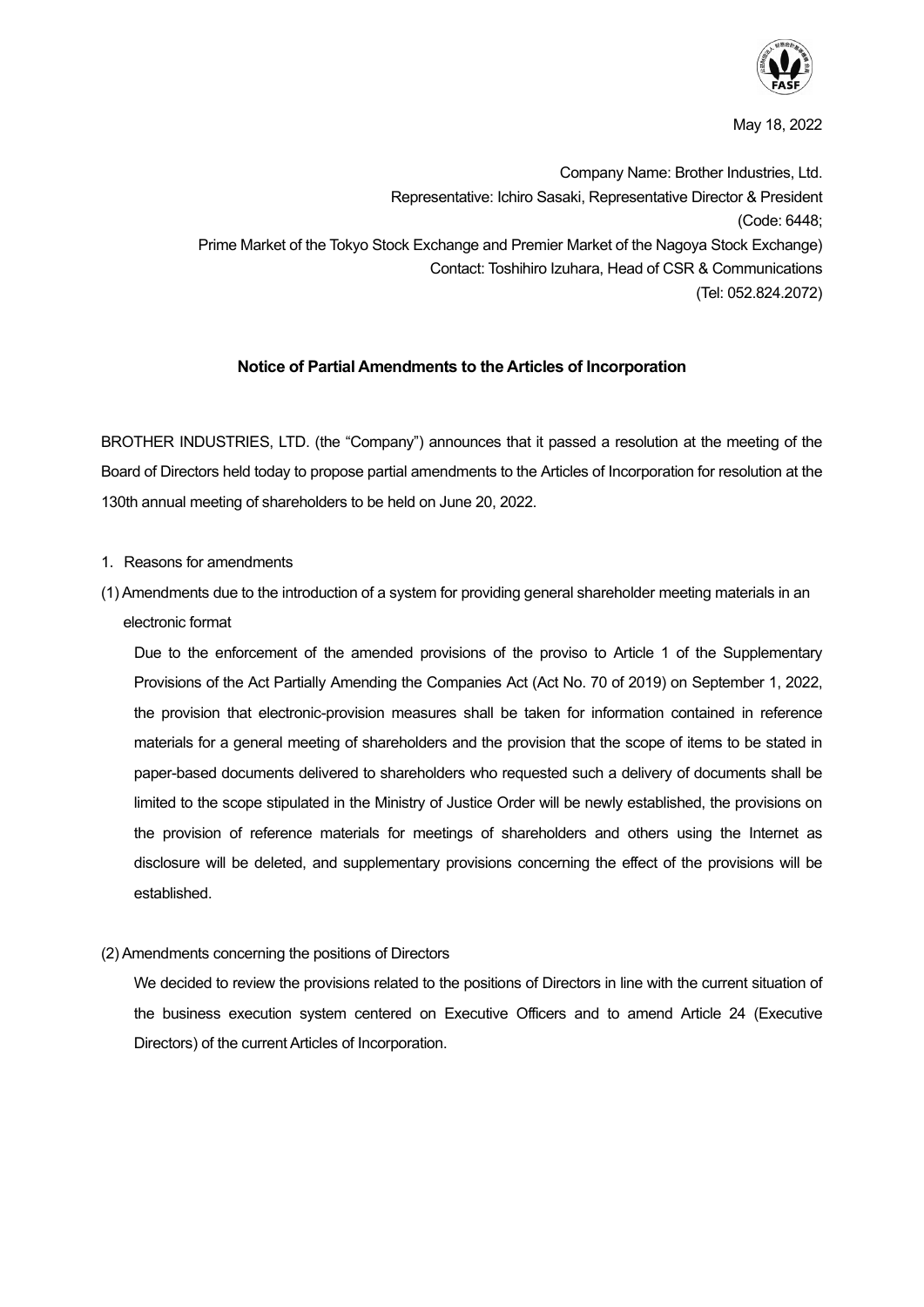2.The details of the amendments are as follows.

|                                                                                                                                                                                                                                                                                                                                                                                                                                                                                                                                                                            | (Proposed amendments are underlined.)                                                                                                                                                                                                                                                                                                                                                |
|----------------------------------------------------------------------------------------------------------------------------------------------------------------------------------------------------------------------------------------------------------------------------------------------------------------------------------------------------------------------------------------------------------------------------------------------------------------------------------------------------------------------------------------------------------------------------|--------------------------------------------------------------------------------------------------------------------------------------------------------------------------------------------------------------------------------------------------------------------------------------------------------------------------------------------------------------------------------------|
| <b>Current Articles of Incorporation</b>                                                                                                                                                                                                                                                                                                                                                                                                                                                                                                                                   | Proposed amendments                                                                                                                                                                                                                                                                                                                                                                  |
| of Reference Documents<br>(Provision<br>for<br>Meetings of Shareholders and Others by Using<br>the Internet as Disclosure)<br>Article 16 The Company shall be deemed to<br>provide the information relating to the items<br>to be entered and indicated in shareholder<br>meeting reference documents, business<br>reports, financial reports, consolidated<br>financial reports regarding convocation of<br>meeting of shareholders to the shareholders<br>by disclosing them using the Internet as<br>stipulated by Ministry of Justice.<br><new establishment=""></new> | <deleted><br/>(Electronic Provision Measures)<br/>Article 16 1. The Company shall take electronic-<br/>provision measures for information contained<br/>in the reference materials for the General<br/>Meeting of Shareholders regarding the<br/>convocation of the General<br/>Meeting<br/>ot<br/>Shareholders.<br/>The Company shall not be required to enter all<br/>2.</deleted> |
|                                                                                                                                                                                                                                                                                                                                                                                                                                                                                                                                                                            | or part of the items stipulated in the Ministry of<br>Justice Order for which electronic-provision<br>measures are taken, in documents delivered to<br>shareholders who requested such a delivery of<br>documents by the record date for the<br>determination of voting right holders.                                                                                               |
| (Executive Directors)<br>Article 24 The Board of Directors may elect, by<br>its resolution, the following Directors: a<br>Chairman of the Board, a Director & Vice-<br>chairman, a President, and one or more<br>Executive<br>Vice-presidents,<br>Senior<br><b>Managing Directors, or Managing Directors.</b>                                                                                                                                                                                                                                                              | (Executive Directors)<br>Article 24 The Board of Directors may elect, by its<br>resolution, the following Directors: a Chairman<br>of the Board, a Director & Vice-chairman.                                                                                                                                                                                                         |
|                                                                                                                                                                                                                                                                                                                                                                                                                                                                                                                                                                            | (Supplementary Provisions)                                                                                                                                                                                                                                                                                                                                                           |